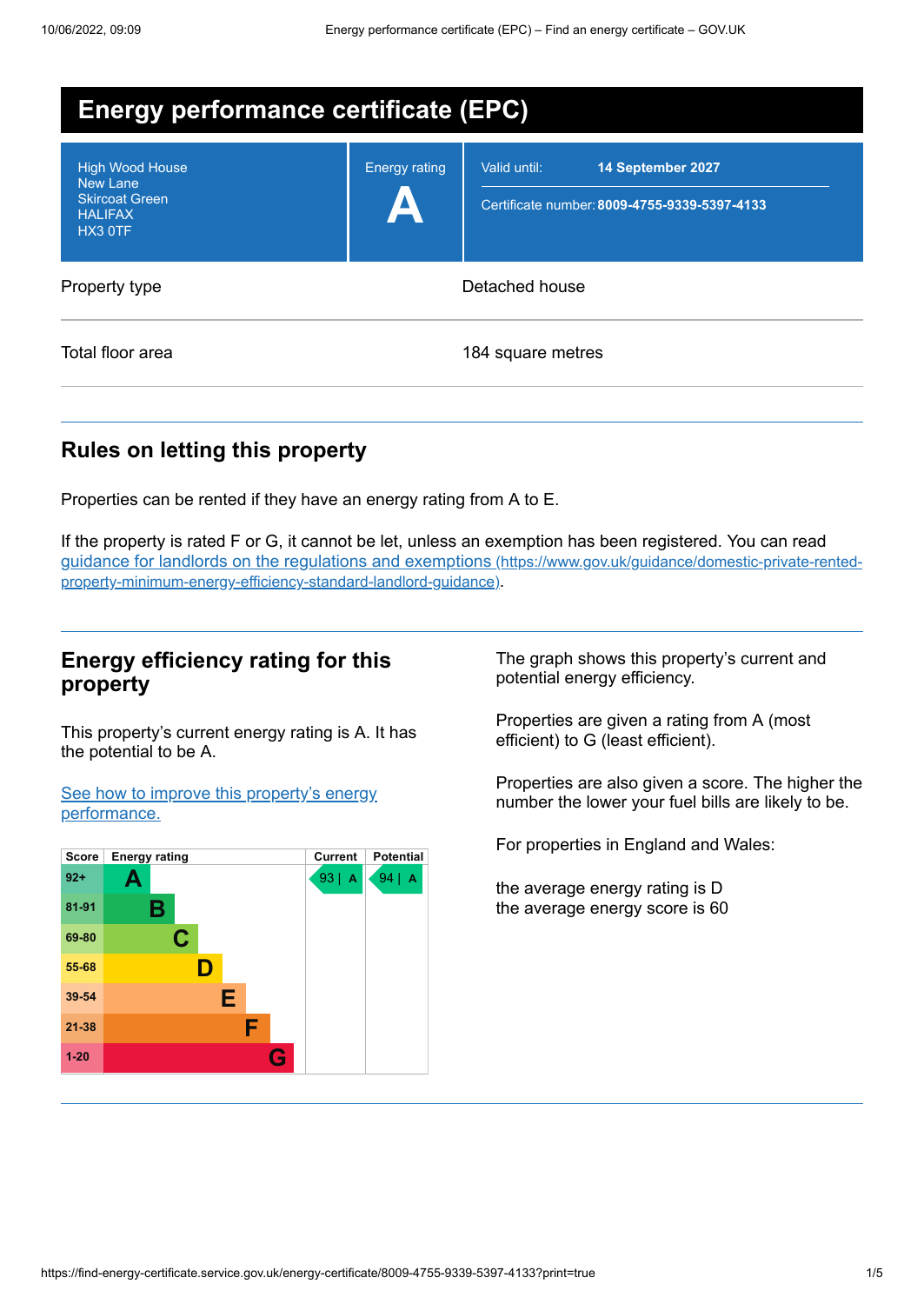# **Breakdown of property's energy performance**

This section shows the energy performance for features of this property. The assessment does not consider the condition of a feature and how well it is working.

Each feature is assessed as one of the following:

- very good (most efficient)
- good
- average
- poor
- very poor (least efficient)

When the description says "assumed", it means that the feature could not be inspected and an assumption has been made based on the property's age and type.

| <b>Feature</b>       | <b>Description</b>                                                | Rating    |
|----------------------|-------------------------------------------------------------------|-----------|
| Walls                | Average thermal transmittance 0.19 W/m <sup>2</sup> K             | Very good |
| Roof                 | Average thermal transmittance 0.16 W/m <sup>2</sup> K             | Good      |
| Floor                | Average thermal transmittance 0.12 W/m <sup>2</sup> K             | Very good |
| Windows              | High performance glazing                                          | Very good |
| Main heating         | Boiler and underfloor heating, mains gas                          | Good      |
| Main heating control | Time and temperature zone control                                 | Very good |
| Hot water            | From main system                                                  | Good      |
| Lighting             | Low energy lighting in all fixed outlets                          | Very good |
| Air tightness        | Air permeability 6.4 m <sup>3</sup> /h.m <sup>2</sup> (as tested) | Good      |
| Secondary heating    | Room heaters, wood logs                                           | N/A       |

#### **Low and zero carbon energy sources**

Low and zero carbon energy sources release very little or no CO2. Installing these sources may help reduce energy bills as well as cutting carbon emissions. The following low or zero carbon energy sources are installed in this property:

- Biomass secondary heating
- Solar photovoltaics

#### **Primary energy use**

The primary energy use for this property per year is 50 kilowatt hours per square metre (kWh/m2).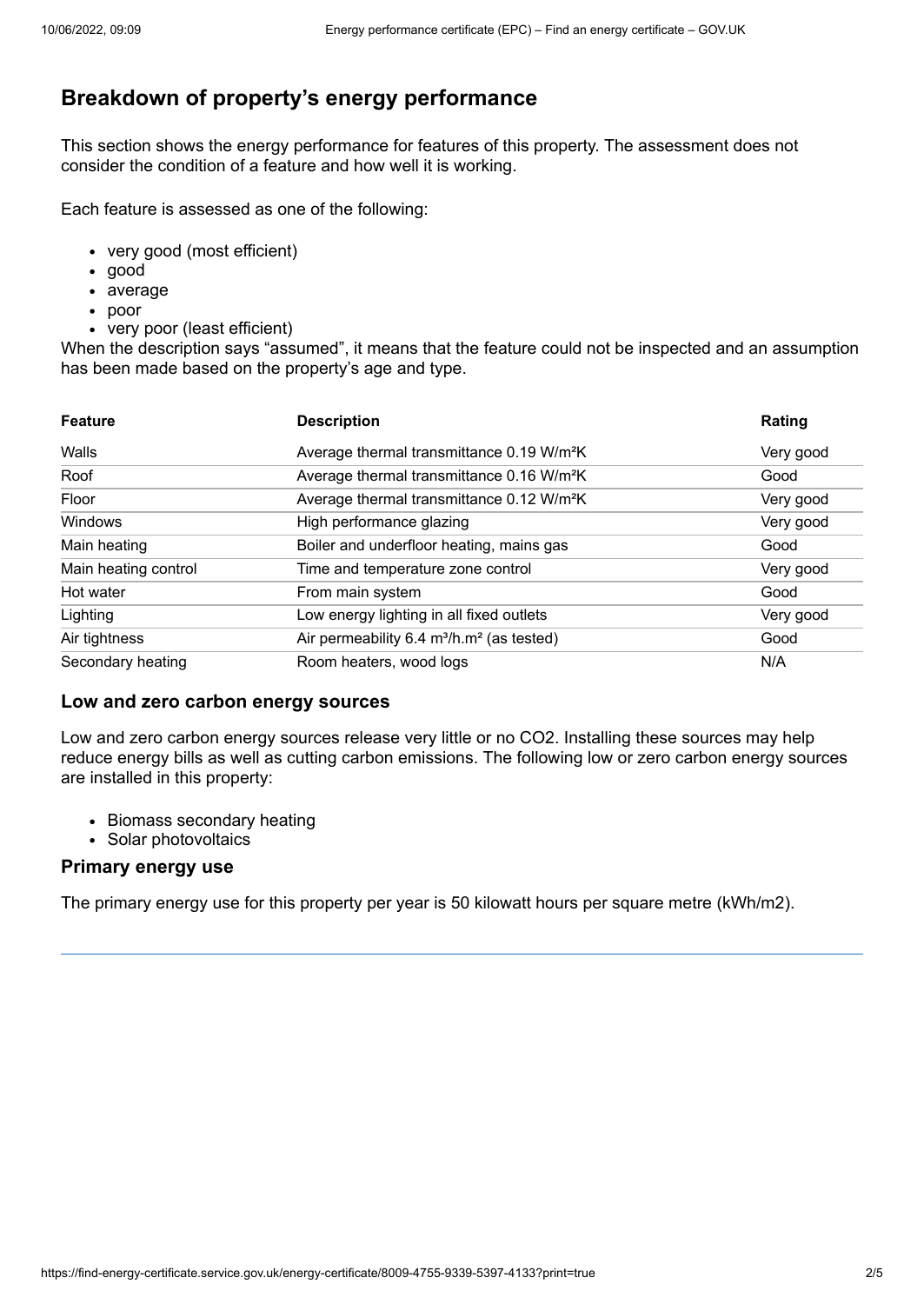| <b>Environmental impact of this</b><br>property                                                        |  | This property produces                                                                                                                        | 1.5 tonnes of CO2 |
|--------------------------------------------------------------------------------------------------------|--|-----------------------------------------------------------------------------------------------------------------------------------------------|-------------------|
| This property's current environmental impact<br>rating is A. It has the potential to be A.             |  | This property's potential<br>production                                                                                                       | 1.2 tonnes of CO2 |
| Properties are rated in a scale from A to G<br>based on how much carbon dioxide (CO2) they<br>produce. |  | By making the recommended changes, you<br>could reduce this property's CO2 emissions by<br>0.3 tonnes per year. This will help to protect the |                   |
| Properties with an A rating produce less CO2                                                           |  | environment.                                                                                                                                  |                   |
| than G rated properties.                                                                               |  | Environmental impact ratings are based on<br>assumptions about average occupancy and                                                          |                   |
| 6 tonnes of CO2<br>An average household<br>produces                                                    |  | energy use. They may not reflect how energy is<br>consumed by the people living at the property.                                              |                   |
|                                                                                                        |  |                                                                                                                                               |                   |

# <span id="page-2-0"></span>**Improve this property's energy performance**

By following our step by step recommendations you could reduce this property's energy use and potentially save money.

Carrying out these changes in order will improve the property's energy rating and score from A (93) to A (94).

| <b>Step</b>            | <b>Typical installation cost</b> | <b>Typical yearly saving</b> |
|------------------------|----------------------------------|------------------------------|
| 1. Solar water heating | £4,000 - £6,000                  | £45                          |

### **Paying for energy improvements**

Find energy grants and ways to save energy in your home. [\(https://www.gov.uk/improve-energy-efficiency\)](https://www.gov.uk/improve-energy-efficiency)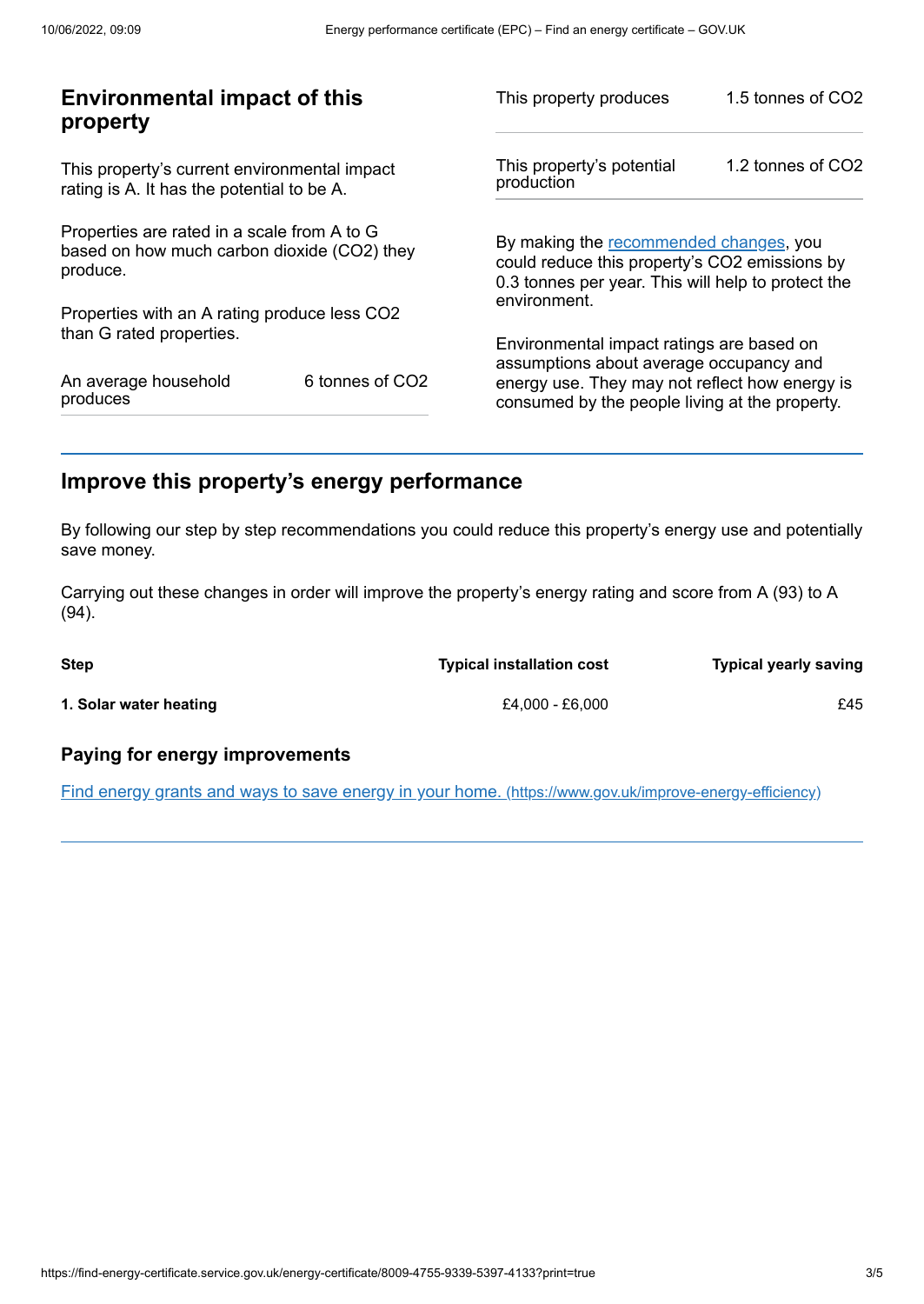## **Estimated energy use and potential savings**

| Estimated yearly energy<br>cost for this property | £834 |
|---------------------------------------------------|------|
| Potential saving                                  | £44  |

The estimated cost shows how much the average household would spend in this property for heating, lighting and hot water. It is not based on how energy is used by the people living at the property.

The potential saving shows how much money you could save if you complete each [recommended](#page-2-0) step in order.

For advice on how to reduce your energy bills visit Simple [Energy](https://www.simpleenergyadvice.org.uk/) Advice

#### [\(https://www.simpleenergyadvice.org.uk/\)](https://www.simpleenergyadvice.org.uk/).

#### **Heating use in this property**

Heating a property usually makes up the majority of energy costs.

## Estimated energy used to heat this property

| Type of heating | <b>Estimated energy used</b> |
|-----------------|------------------------------|
| Space heating   | 8600 kWh per year            |
| Water heating   | 2362 kWh per year            |

#### **Potential energy savings by installing insulation**

The assessor did not find any opportunities to save energy by installing insulation in this property.